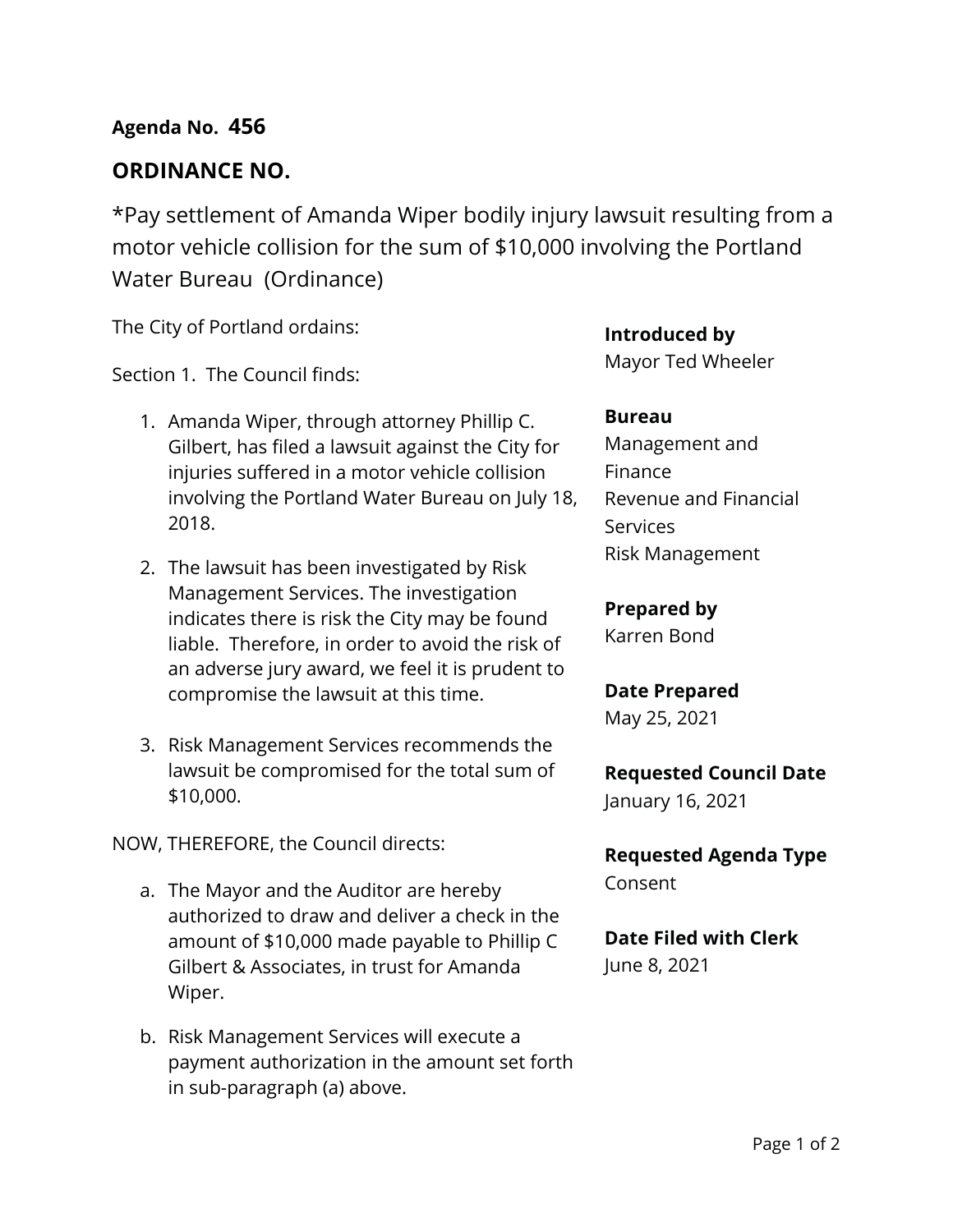Section 2. The Council declares that an emergency exists in order to avoid undue and costly delay in settling this bodily injury lawsuit; therefore, this Ordinance shall be in full force and effect from and after its passage by the Council.

Passed by Council:

# **MARY HULL CABALLERO**

Auditor of the City of Portland

Action Taken:

By

Deputy

|  | Commissioners voted as follows (Yea or Nay) |  |  |  |
|--|---------------------------------------------|--|--|--|
|--|---------------------------------------------|--|--|--|

Rubio -

Ryan -

Hardesty -

Mapps -

Wheeler -